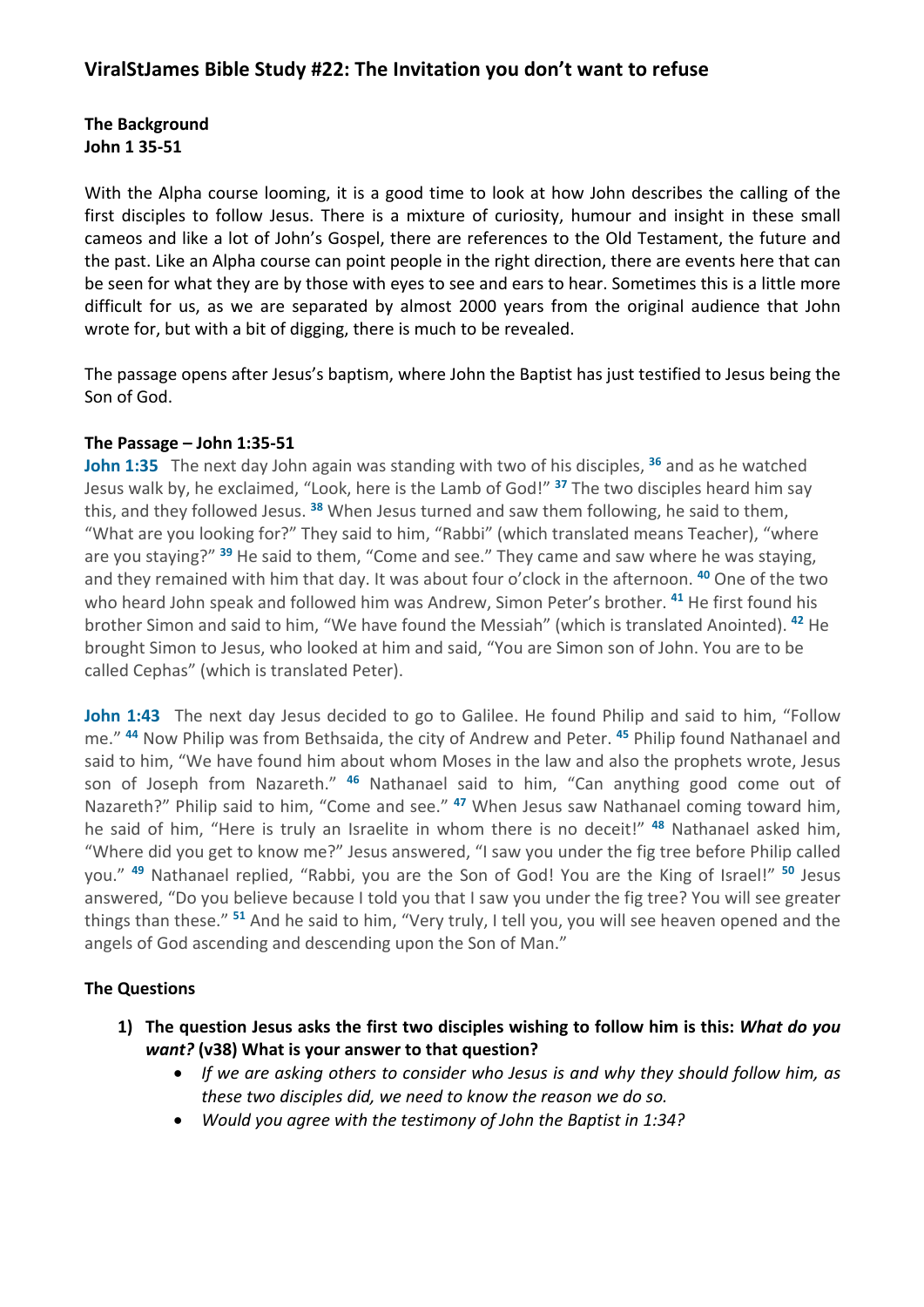# **ViralStJames Bible Study #22: The Invitation you don't want to refuse**

- **2) The disciples answer is perhaps at first glance underwhelming – 'Where are you staying? – but it does reveal a desire to spend time with Jesus, to get to know him. Jesus replies 'Come, and you will see' (v39). Do you think this invitation still stands? Are we still open to it?**
	- *The invitation is just the beginning – the disciples didn't simply stay for the night, but found a life-long commitment*
	- *Another word for staying is abiding – what does it mean to 'abide' with Jesus?*
- **3) The church grows when those who are followers of Jesus invite others to follow. Andrew starts with his own family and his brother Simon (v41). What does he say to get his attention? What would you say today to invite others?**
	- *Andrew tells his brother that they have found 'The Messiah' – this was a Jewish word meaning 'anointed one' and was associated with the concept of a deliverer of the Jews from their pagan enemies. Much of the rest of John's Gospel is taken up with Jesus explaining to the disciples that whilst he is the 'deliverer', he is there to deliver all people, not just the Jews, and to free them from slavery to their self-centred ways, not simply replacing one political power (the Romans) with another.*
	- *Telling people today that Jesus is their 'messiah' may not cut through today – but tell them that he is the one in whom life in all its fullness can be found might provoke more curiosity. We speak from what we know.*
- **4) When Simon is brought to Jesus, he is given a new name (Cephas/Peter, which both mean 'rock' (v42). Can you think of other examples in the Bible of people being given new names? What do you think it signifies?**
	- *Jacob becomes Israel (he struggles with God) after his encounter with God in Genesis 32:22-30*
	- *Abram becomes Abraham (father of many nations) when entering the covenant with God in Genesis 17:1-8*
	- *On each occasion, it signifies a decisive, transformative encounter with God.*
	- *Meeting with God/Jesus is a transforming event and one that becomes life changing. To some perhaps, the change is rapid, but for others (including Peter and perhaps more commonly), it is an ongoing lifelong change that may have its ups and downs.*
- **5) The group of disciples continues to grow, with Philip added to the list (v43), who then goes and finds Nathanael (v45). How does he describe Jesus to Nathanael? Can you recall any other mention in the Gospels of 'Moses and the Prophets' pointing to Jesus?**
	- *He refers to Jesus as the one who both Moses and the Prophets wrote about.*
	- *In Luke 24:25-27, Jesus, in one of his post-resurrection appearances speaks to two disciples on the road to Emmaus 'and beginning with Moses and the Prophets, he explained to them what was said in all the Scriptures concerning himself'.*
	- *John, in writing his Gospel, is thus at an early stage alerting his readers to the fact that Moses and the prophets point to Jesus as the culmination of God's revelation of himself – who he is and what he is like*